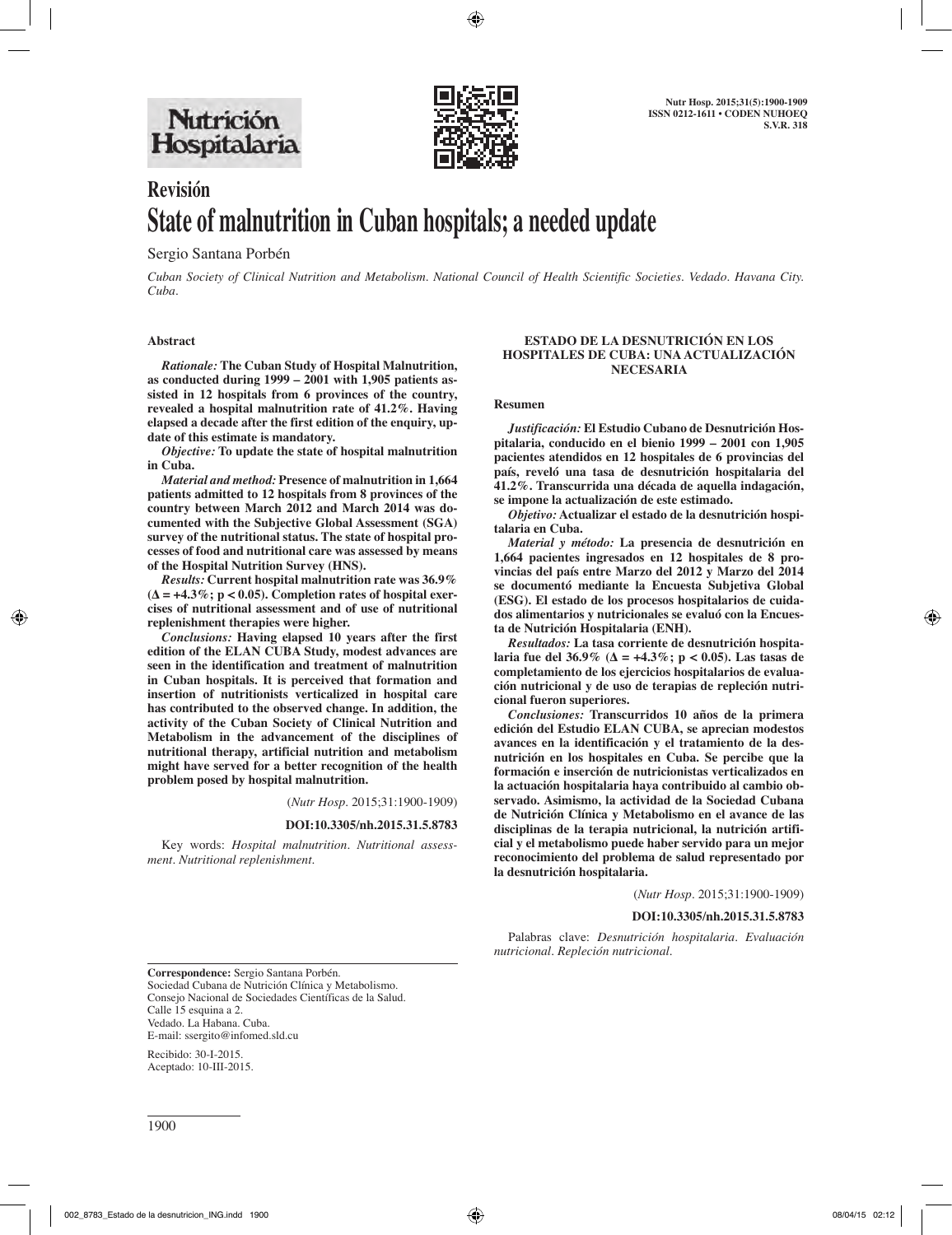## **Introduction**

The ELAN Latin American Study of Hospital Malnutrition, completed between 2000 – 2001, revealed a malnutrition prevalence of 50.2% in 13 countries and 9,348 patients assisted at public hospitals<sup>1</sup>. As the result of this study, it was finally possible to know the magnitude of the institutional health problem that hospital malnutrition (still) represents. In view of the obtained results, FELANPE (Spanish acronym for *Latin American Federation of Clinical Nutrition, Nutritional Therapy and Metabolism*), a supranational entity auspicing the ELAN Study, recommended its replication in the different countries represented under it. Confirming researchers's hypotheses, national studies have been consistent in reporting high malnutrition rates among patients assisted in the public hospitals of the area $2-3$ .

The Cuban Study of Hospital Malnutrition\* , conducted with 1,905 patients assisted in 12 hospitals from 6 provinces of the country, returned a malnutrition rate of  $41.2\%$ <sup>4-5</sup>. A tenth of the surveyed patients was severely malnourished. Malnutrition was dependent upon health condition leading to admission, presence of cancer, sex, level of instruction, and hospital length of stay. The ELAN Cuba Study also served to reveal the current state of hospital processes of food and nutritional care provided to the patient, in particular, hospital dietetic prescription and artificial nutrition $6-9$ .

Having elapsed 10 years after the completion of the first version of the ELAN Cuba Study, the GCEDH (Spanish acronym for *Cuban Group of Hospital Malnutrition*) has perceived the time is right for updating the state of malnutrition in the hospitals of the country by means of the conduction of the second edition of the study† . In the past decade, the national health picture was significantly modified due, among other determinants, to the progressive aging of the Cuban population, and the advance of cancer diseases<sup>10</sup>.

There have been also important cultural and organizative changes in the provision of feeding and nutritional care to hospitalized patients during this time. A national network of hospital nutritional support groups was implemented with the social mission and duty of disseminating the "Good Food and Nutrition Practices" of the hospitalized patient; and the National Health System was staffed with nutritionists empowered in identifying, intervening and ultimately preventing nutritional disorders present in people assisted in ambulatory and hospital medical centers of the country<sup>11–12</sup>. It is expected that such epidemiological, organizative and cultural changes might influence upon the estimated rate of such health problem.

\* From now onwards referred as ELAN-CUBA 1.0.

Given the aforementioned, GCEDH has called for the re-edition of the Cuban Study of Hospital Malnutrition in order to update the rate of malnutrition in Cuban hospitals; to reveal the current state of the quality of food and nutritional care provided to the hospitalized patient; and to exam if changes have occurred in the quality indicators of such processes.

## **Material and method**

*Study design*: Analytical, cross-sectional.

*Procedures of the ELAN CUBA Study*: The design of the ELAN CUBA Study comprised the independent and parallel administration of two surveys aimed (the first one) to establish the nutritional status of the hospitalized patient, and to document the current state of hospital processes of food and nutritional care (the second one); respectively.

Subjective Global Assessment (SGA) of the nutritional status was used as the tool for nutritional diagnosis<sup>13</sup>, whereas hospital processes of food and nutritional care were documented by means of the Hospital Nutrition Survey (HNS) as previously described<sup>14</sup>.

*Research units*: Clinical surgical hospitals located in the capital cities of the provinces of the country which, in view of their structure, organization and activity, articulate the provision of health care within the local Public Health System, were eligible for inclusion in this study.

Number of surveyed patients in each hospital was dependent upon number of hospital beds, as shown in table I. Surveyed patients were (pseudo)randomly selected from among those hospitalized between April 2012 and December 2013 who could walk up to a scale to be measured and weighted, and answer to questions contained within the tools of the study; and voluntarily consented to be included within the study. Thus, comatose patients, or those ones with altered states of conscience and/or overt incapacity to respond to the SGA questions; as well as those who refused to be participate in the ELAN CUBA Study, were excluded.

On the day of the survey, the patient selected in the admission service was interviewed by the surveyors,

**Table I** *Sampling plan for each participating hospital in order to define the number of patients to be included in the Cuban ELAN Study of Hospital Malnutrition*

| Number of beds<br>per hospital | Number of beds<br>to survey |
|--------------------------------|-----------------------------|
| > 700                          | > 250                       |
| $500 - 700$                    | > 200                       |
| $300 - 500$                    | > 150                       |
| < 300                          | >100                        |

<sup>†</sup> From now onwards referred as ELAN-CUBA 2.0.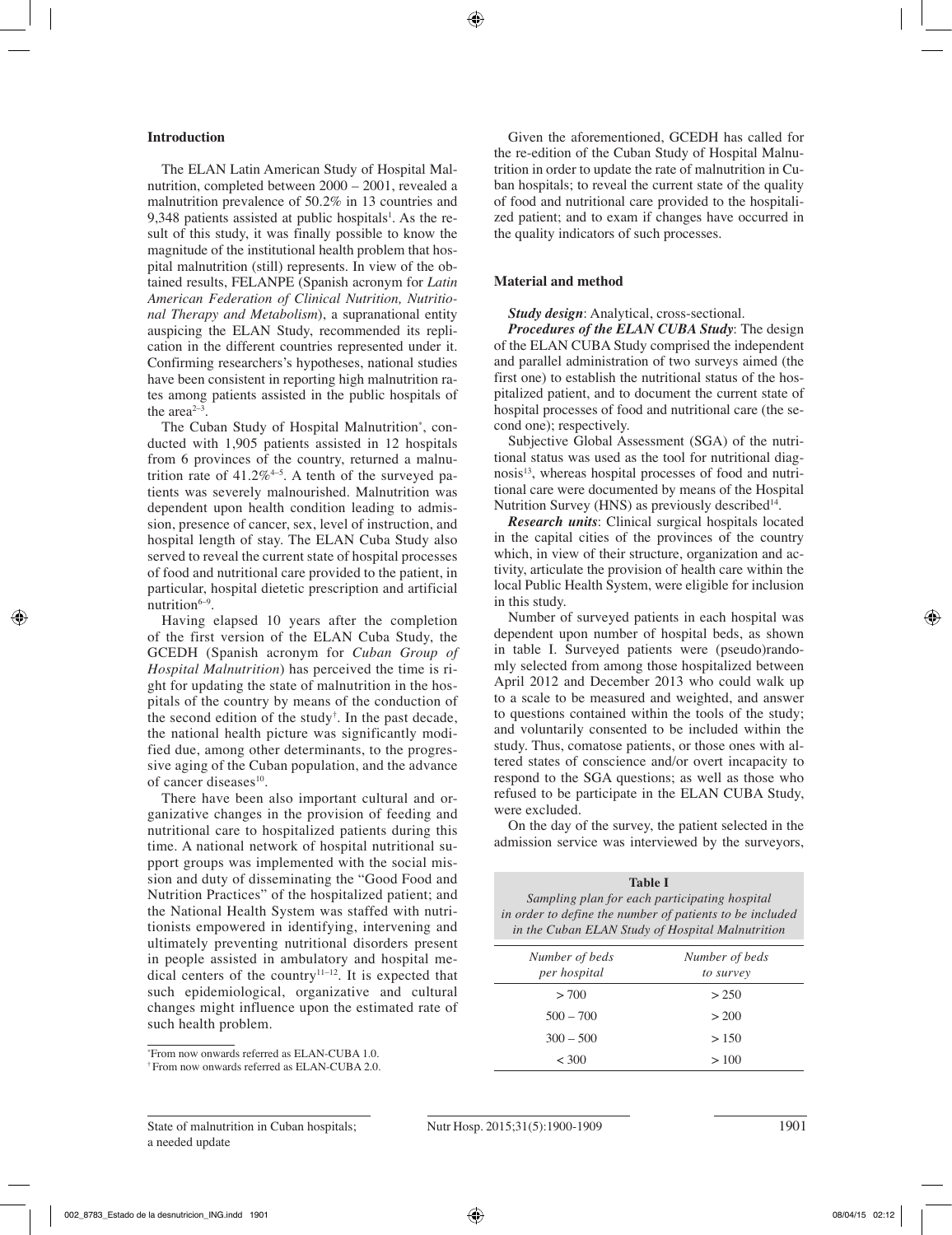and informed of the goals and purposes of the study. The patient was reassured of the confidential nature of the study, and the preservation of anonymity in the treatment of data recovered during the survey. In every moment the right of the patient to refuse to participate in the study was obeyed without affecting the hospital care provided.

Once informed consent was obtained, the patient was escorted to the nearest scale, measured and weighted, and the nutritional status qualified by means of the SGA. At the same time, patient's clinical chart was audited in order to recover data on the completion of nutritional assessment exercises, the use of food-bymouth to support the nutritional status and hospital fasting, oral nutritional supplementation, and administration de artificial nutrition (Enteral/Parenteral) techniques. In case hospital bed to be surveyed were empty, the one following in the sampling list was studied.

*Data processing and analysis of results*: Data obtained after completion of the study's procedures were annotated on the corresponding forms, and stored in a digital container created *ad hoc* with ACCESS 7.0 for OFFICE of WINDOWS (Microsoft, Redmond, Virginia, United States). Hospital malnutrition prevalence was estimated from the proportion of patients receiving  $(B + C)$  scores after conduction of SGA. The state of hospital processes of food and nutritional care was qualified by means of previously advanced quality indicators<sup>6-7</sup>.

Results obtained after conclusion of the ELAN CUBA Study version 2.0 were compared with those ones previously published $4-7$  by means of tests of homogeneity based indistinctly upon ji-square distribution or normal distribution<sup>15</sup>. A level of significance lower than 5% was used to denote found differences as meaningful $15$ .

# **Results**

At the conclusion of the ELAN CUBA Study version 2.0, 1,664 patients were surveyed in 12 hospitals from 8 provinces of the country. Surveyed patients represented 25.0% of the hospital beds previewed in the sampling plan. Table II shows hospitals included

## **Table II**

*Provinces of the country, hospitals, beds and patients included in the second edition of the Cuban ELAN Study of Hospital Malnutrition. Between brackets, the percentage of patients surveyed regarding the number of hospital beds.*

| Province        | Hospital                                     | Number of beds | Surveyed patients |
|-----------------|----------------------------------------------|----------------|-------------------|
| Pinar del Río   | Abel Santamaría Cuadrado                     | 830            | 250<br>[30.1]     |
| Ciudad Habana   | Hermanos Ameijeiras                          | 650            | 329<br>[50.6]     |
|                 | Centro de Investigaciones Médico quirúrgicas | 200            | 65<br>[32.5]      |
|                 | Julio Trigo López                            | 335            | 81<br>[24.2]      |
|                 | Luis Díaz Soto                               | 504            | 165<br>[32.7]     |
|                 | Joaquín Albarrán                             | 350            | 150<br>[42.8]     |
| Matanzas        | Faustino Pérez Hernández                     | 220            | 92<br>[41.8]      |
| Cienfuegos      | Gustavo Aldereguía Lima                      | 630            | 114<br>[18.1]     |
| Sancti Spiritus | Camilo Cienfuegos Gorriarán                  | 650            | 204<br>[31.4]     |
| Holguín         | Vladimir Ilich Lenin                         | 668            | 132<br>[19.8]     |
| Santiago        | Juan Bruno Zayas                             | 780            | 36<br>[4.6]       |
| Guantánamo      | Agostinho Neto                               | 838            | 46<br>$[5.5]$     |
| Totales         |                                              | 6,655          | 1,664             |

Sources: Records of the Cuban Study of Hospital Malnutrition. Closing date: June  $30<sup>th</sup>$ , 2014.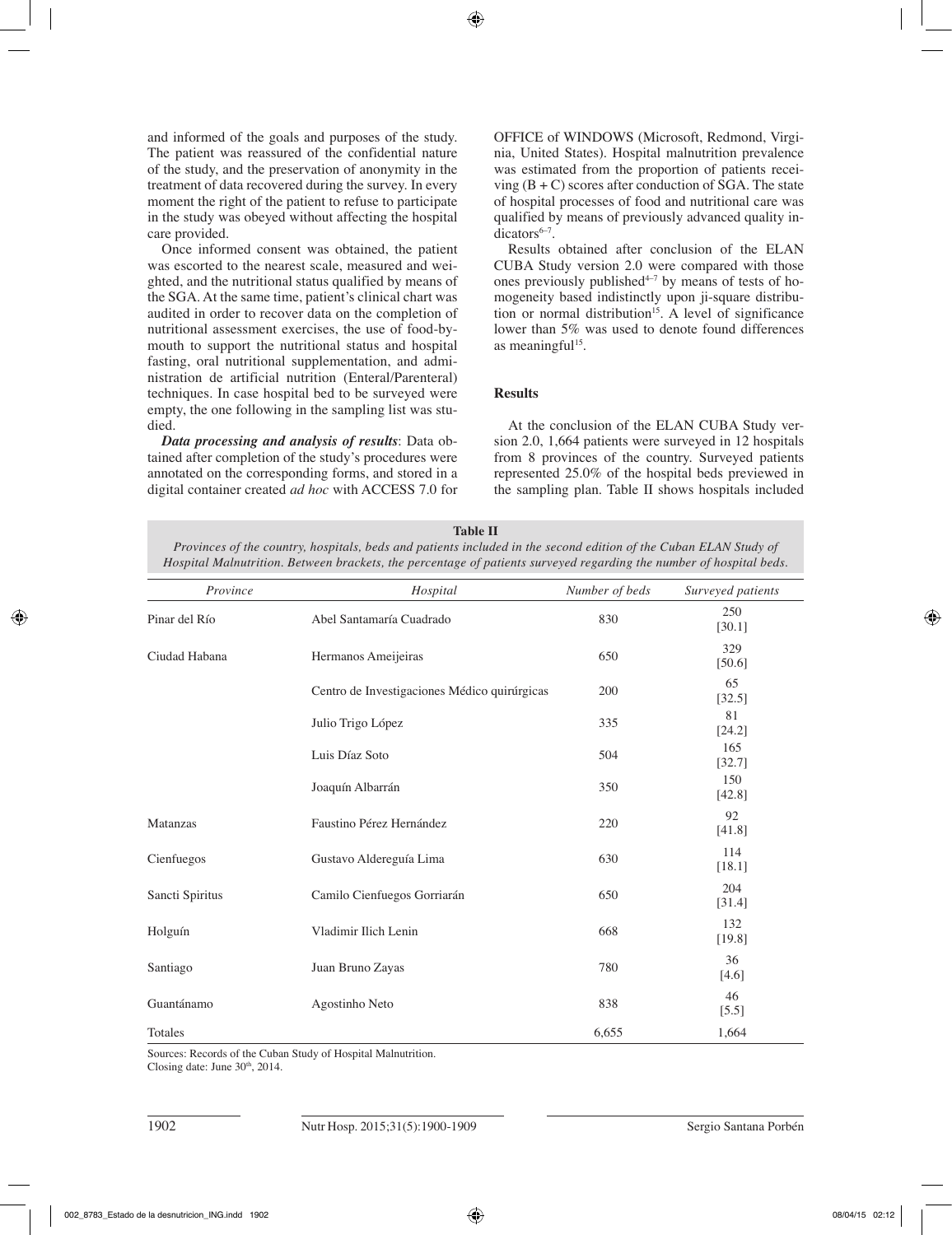in the ELAN CUBA Study, and local distribution of surveyed patients. Low sampling rates observed in two of the participating hospitals was due to their use as centers for reception, treatment and evacuation of patients assisted during cholera and dengue epidemics in the western provinces of the country during the 2012- 2013 term.

ELAN CUBA Study version 2.0 returned a hospital malnutrition rate of 36.9%, as shown in Figure 1. This estimate was lower than the one found 10 years later: *ELAN CUBA 1.0*: 41.2% vs. *ELAN CUBA 2.0*: 36.9%;  $\Delta$  = +4.3% (p < 0.05; test for comparing independent proportions). In spite of this finding, observed change was rather modest.

Table III shows sociodemographical and clinical features of the patients studied in these two exercises. Although numerical differences among surveyed patients´s features reached statistical significance, they however did not represent a substantial change a substantial change in hospital demographics. Observed changes in the proportion of patients with hospital stays > 7 days (*ELAN CUBA 1.0*: 43.5% vs. *ELAN*  *CUBA 2.0*:  $37.2\%$ ;  $\Delta = +6.3\%$  (p < 0.05; test for comparing independent proportions), and average hospital length of stay (*ELAN CUBA 1.0*: 12.3 ± 19.6 days vs. *ELAN CUBA 2.0*:  $9.3 \pm 19.3$  days;  $\Delta = +3.3$  days (t = 4.63;  $p < 0.05$ ; test for comparing independent samples), might represent the impact of administrative and fiscal pressures for a more intensive exploitation of existing hospital dotation of beds.

Sixteen point six percent of patients (median of observed percentages in 10 categories: *Minimum*: 4.1%; *Maximum*: 39.7%) filled (at least) one indication for nutritional support. This behavior was similar to the one annotated in the former survey: *ELAN CUBA 1.0*: 10.7% vs. *ELAN CUBA 2.0*: 16.6% ( $\Delta$  = +5.9%; Z  $= -0.606$ ;  $p > 0.05$ ; Mann-Whitney-Wilcoxon test for comparing independent medians).

Table IV shows the occurrences of up to 10 indications for nutritional support in surveyed patients. During the time elapsed between both exercises an increase in the number of patients on *Nil-Per-Oris* in the moment of the survey (*ELAN CUBA 1.0*: 3.4% vs. *ELAN CUBA 2.0*: 11.0% ( $\Delta$  = -7.6%; p < 0,05; test for

#### **Table III**

*Historical behavior of sociodemographic and clinical features of surveyed patients in the Cuban ELAN Study of Hospital Malnutrition*

|                                                                      |                 | Findings        |  |  |
|----------------------------------------------------------------------|-----------------|-----------------|--|--|
| Characteristic                                                       | ELAN Cuba 1.0   | ELAN Cuba 2.0   |  |  |
| Sample size                                                          | 1,905           | 1.664           |  |  |
| Sex <sup>9</sup>                                                     |                 |                 |  |  |
| $\bullet$ Male                                                       | 975 [51.2]      | 935 [56.2]      |  |  |
| $\bullet$ Female                                                     | 930 [48.8]      | 729 [43.8]      |  |  |
| Age <sup>§</sup> , mean $\pm$ standard deviation                     | $53.0 \pm 17.8$ | $56.0 \pm 34.2$ |  |  |
| $Age \ge 60 \text{ years}^9$                                         | 745 [39.1]      | 712 [42.8]      |  |  |
| Level of instruction <sup>9</sup>                                    |                 |                 |  |  |
| $\bullet$ Grammar                                                    | 653 [34.3]      | 349 [20.5]      |  |  |
| • Junior high                                                        | 510 [26.8]      | 399 [24.2]      |  |  |
| · High school                                                        | 328 [17.2]      | 316 [19.0]      |  |  |
| • University                                                         | 186 [9.8]       | 266 [16.0]      |  |  |
| • Senior technician                                                  | 191 [10.0]      | 216 [13.4]      |  |  |
| • Undetermined                                                       | 37 [1.9]        | 116 [6.7]       |  |  |
| Service of admission <sup>9</sup>                                    |                 |                 |  |  |
| • General Surgery                                                    | 308 [16.2]      | 287 [17.2]      |  |  |
| • Internal Medicine                                                  | 574 [30.1]      | 499 [30.0]      |  |  |
| • Orthopedics                                                        | 90 [4.7]        | 48 [ 2.9]       |  |  |
| • Critical care                                                      | 73 [3.8]        | 165 [9.9]       |  |  |
| • Other medical specialties                                          | 478 [25.1]      | 335 [20.1]      |  |  |
| • Other surgical specialties                                         | 382 [20.1]      | 330 [19.8]      |  |  |
| Length of hospital stay <sup>§</sup> , mean $\pm$ standard deviation | $12.3 \pm 19.6$ | $9.3 \pm 19.0$  |  |  |
| Length of hospital stay <sup>9</sup>                                 |                 |                 |  |  |
| $\bullet \leq 7$ days                                                | 1077 [56.5]     | 1046 [62.8]     |  |  |
| $\bullet$ > 7 days                                                   | 828 [43.5]      | 619 [37.2]      |  |  |

¶ p < 0.05. Test of homogeneity based on chi-square distribution.

§ p < 0.05. Test for comparing independent means.

Sources: Records of the Cuban Study of Hospital Malnutrition.

Closing date: June 30<sup>th</sup>, 2014.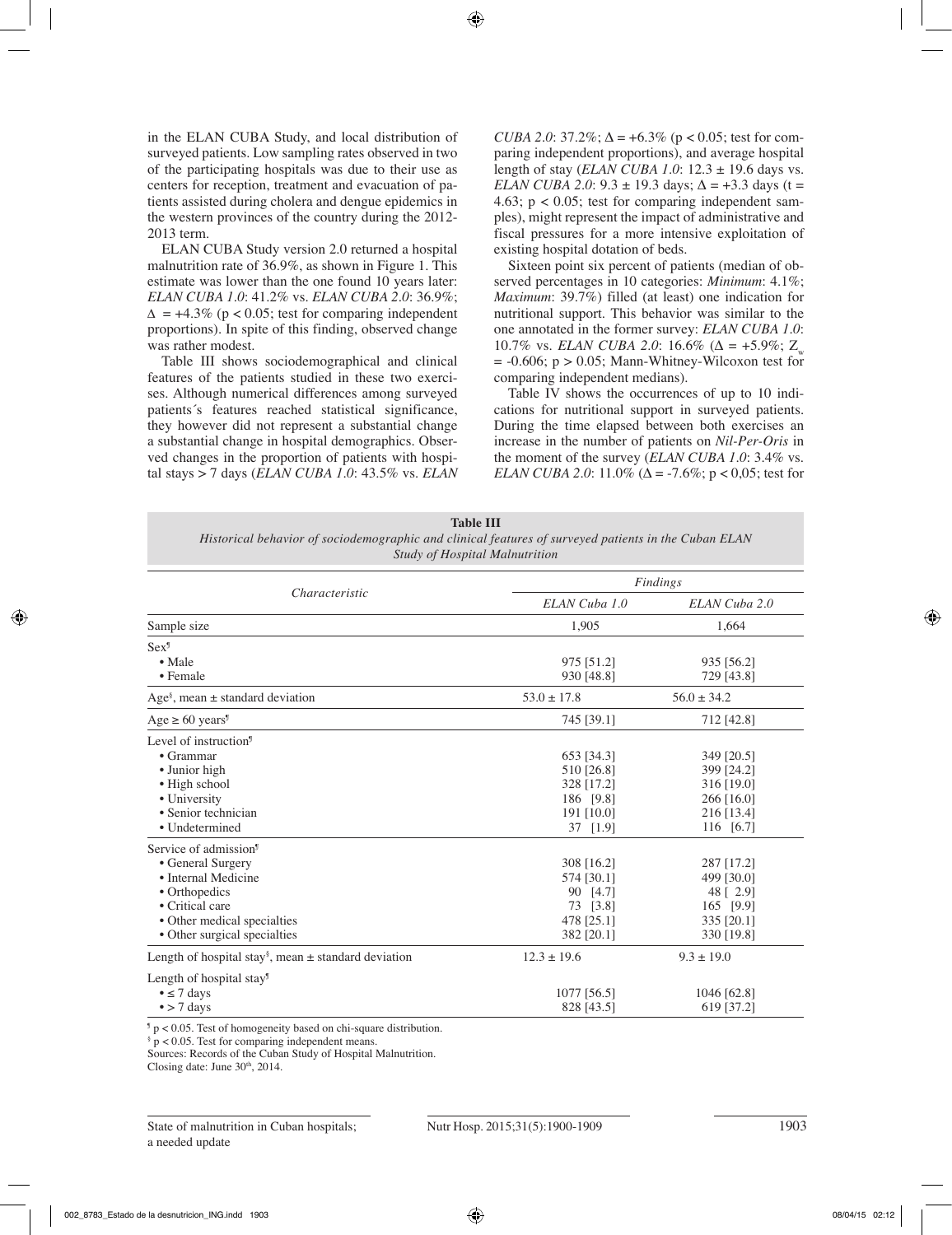**Table IV** *Historical behavior of the indications for nutritional support in patients surveyed for the Cuban ELAN Study of Hospital Malnutrition*

|                                                                                                              | Findings      |                             |  |
|--------------------------------------------------------------------------------------------------------------|---------------|-----------------------------|--|
| Indication                                                                                                   | ELAN Cuba 1.0 | ELAN Cuba 2.0               |  |
| Sample size                                                                                                  | 1,905         | 1,664                       |  |
| Non-malnourished patients requiring oral nutritional supplementation to cover<br>increased nutritional needs | 27.2          | 25.7                        |  |
| Patients on <i>Nil-Per-Oris</i> at the time of the survey                                                    | 3.4           | 11.0 <sup>9</sup>           |  |
| Patients with fasting $\text{lasting} > 5 \text{ days}$                                                      | 6.2           | 4.1 <sup>9</sup>            |  |
| Patients with weight $loss > 20\%$                                                                           | 10.9          | 9.0                         |  |
| Patients with diagnosis of infection                                                                         | 25.1          | 27.2                        |  |
| Patients with diagnosis of cancer                                                                            | 12.7          | 16.1 <sup>9</sup>           |  |
| Patients with diagnosis of chronic organ disease: cardiac/kidney/respiratory/<br>liver                       | 7.7           | 9.9 <sup>1</sup>            |  |
| Patients with a completed surgical plan<br>• Of them: Patients with $> 5$ days after surgery performed       | 14.7<br>37.3  | $28.0$ <sup>9</sup><br>42.5 |  |
| Patients with length of stay $> 15$ days                                                                     | 20.8          | $17.1^{\circ}$              |  |
| Patients with B/C scores after administering SGA                                                             | 41.2          | 36.9 <sup>1</sup>           |  |
| Median of values                                                                                             | 10.7          | 16.6                        |  |

¶ p < 0.05. Test for comparing independent proportions.

Sources: Records from the Cuban Study of Hospital Malnutrition.

Closing date: June 30<sup>th</sup>, 2014.

comparing independent proportions), and diagnosis of cancer (*ELAN CUBA 1.0*: 12.7% vs. *ELAN CUBA 2.0*: 16.1% (Δ = -3.4%; p < 0.05; test for comparing independent proportions) and/or chronic organic disease (*ELAN CUBA 1.0*: 7.7% vs. *ELAN CUBA 2.0*: 9.9%  $(\Delta = -2.2\%; p < 0.05; \text{ test for comparing independent})$ proportions).

A modest (albeit significant) reduction in the number of the patients with hospital length of stay  $> 15$ days: *ELAN CUBA 1.0*: 20.8% vs. *ELAN CUBA 2.0*: 17.1% (Δ = +2.3%; p < 0.05; test for comparing independent proportions was observed).

Table V shows the state of completion of hospital exercises of nutritional assessment. During the time



*Fig. 1.—Historical behavior of malnutrition in hospitals of Cuba.* Sources: Records of the Cuban Study of Hospital Malnutrition. Closing date: June 30th, 2014.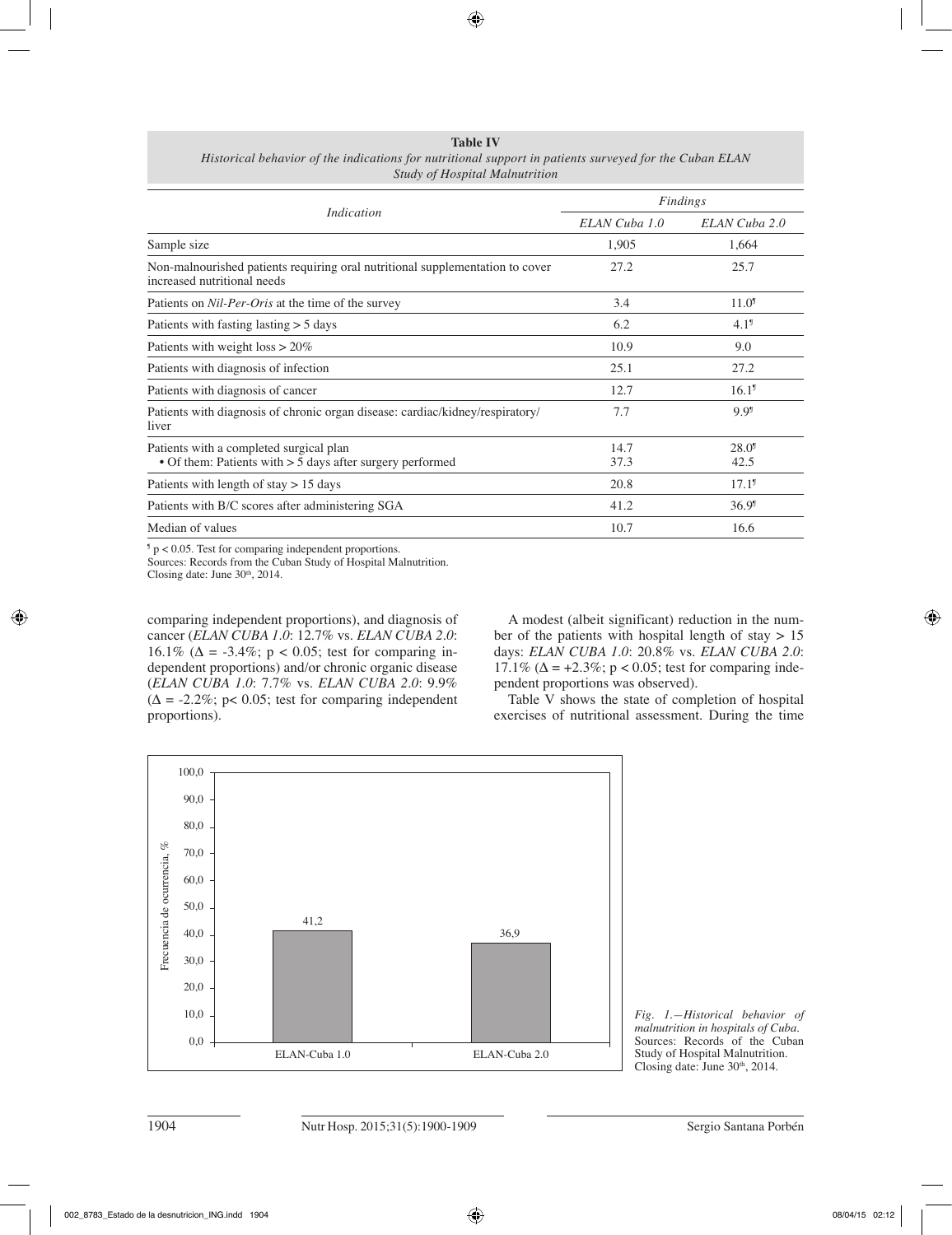#### **Table V**

| Historical behavior of the completion of hospital exercises of nutritional assessment in patients surveyed |  |
|------------------------------------------------------------------------------------------------------------|--|
| for the Cuban ELAN Study of Hospital Malnutrition                                                          |  |

|                                                                                                                                                                                |               | Hallazgos                                                |
|--------------------------------------------------------------------------------------------------------------------------------------------------------------------------------|---------------|----------------------------------------------------------|
| Indicator                                                                                                                                                                      | ELAN Cuba 1.0 | ELAN Cuba 2.0                                            |
| Sample size                                                                                                                                                                    | 1,905         | 1,664                                                    |
| <b>Standar 1.</b> Regarding nutritional assessment of the patient:                                                                                                             |               |                                                          |
| • There should be scales within less than 50 meters from the<br>patient's bed.                                                                                                 | 82.3          | 95.0<br>$\Delta = +12.7$ <sup>9</sup>                    |
| • The patient should be measured and weighted on admission.                                                                                                                    | 59.5          | 70.9<br>$\Delta$ = +11.4 <sup>9</sup>                    |
| • If present: Diagnosis of malnutrition should be documented in<br>the patient's Clinical chart any time within the first 72 hours<br>following admission.                     | 0.4           | 4.4<br>$\Delta = +4.0^{\circ}$                           |
| • Basal values of serum Albumin should be recorded in the<br>patient's clinical chart any time within the first 72 hours<br>following admission.                               | 10.1          | 33.5<br>$\Delta = +23.4^{\circ}$                         |
| • Basal Lymphocytes Counts should be recorded in the patient's<br>clinical chart any time within the first 72 hours following<br>admission.                                    | 13.2          | 39.0<br>$\Delta = +25.8^{\circ}$                         |
| In every patient with length of stay > 15 days <sup>§</sup> :Patient's weight<br>$\bullet$<br>should be regularly recorded. A weekly frequency of recording is<br>recommended. | 9.3           | 60.1<br>$\Delta$ = +50.8 <sup>9</sup>                    |
| • In every patient with length of stay > 15 days <sup>§</sup> : Serum Albumin<br>values should be regularly recorded. A bimonthly frequency of<br>recording is recommended.    | 10.3          | 37.4<br>$\Delta = +27.1^{\circ}$                         |
| • In every patient with length of stay $> 15$ days <sup>§</sup> : Total Lymphocytes<br>Counts should be regularly recorded. A weekly frequency of<br>recording is recommended. | 17.1          | 24.7<br>$\Delta$ = +7.6 <sup><math>\text{I}</math></sup> |

§  *Patients with hospital length of stay > 15 days*: ELAN CUBA 1.0: 20.8%; ELAN CUBA 2.0%: 17.1%.

 $p$  < 0.05. Test for comparing independent proportions. Sources: Records of the Cuban Study of Hospital Malnutrition.

Closing date: June 30<sup>th</sup>, 2014.

elapsed between both surveys there was an increase in the number of scales available for anthropometric assessment of hospitalized patient, and the number of clinical charts with height and weight values taken on admission, a diagnosis of malnutrition included within the patient's health problems; and the values of biochemical indicators of nutritional status such as serum Albumin and Total Lymphocyte Counts.

Finally, Table VI shows the rate of use of nutritional replenishment (Enteral and/or Parenteral) techniques in surveyed subjects. Regarding the ELAN CUBA Study version 1.0 (completed during the 1999-2001 term), a modest increase in nutritional coverage of the patients included in any of the 10 categories of nutritional support was found.

## **Discussion**

The Cuban Study of Hospital Malnutrition, conducted by the Cuban Group for the Study of Hospital Malnutrition as an on-going enquiry, has served firstly to establish the current state of malnutrition in health care institutions of the country admitting patients; and secondly, to assess the behavior of this indicator in response to changes occurring in the ways food and nutritional care is provided to the hospitalized patient.

Malnutrition rate in Cuban hospitals has remained invariant during the time elapsed between the two editions of the ELAN CUBA Study. The observed reduction in the latest estimate of this health problem, although numerically significant, does not provide any ground to assure it represents an important change in the current state of the affairs.

The present study did not intend to exam probable causes of any numerical change that might occur in the rate of hospital malnutrition. For some ones, observed change might be the result of an increased number of patients with an excessive body weight. It is not to be ignored that prevalence of excessive body weight in the Cuban population has experienced a dramatic rise in the last 30 years, and that obesity (the most extreme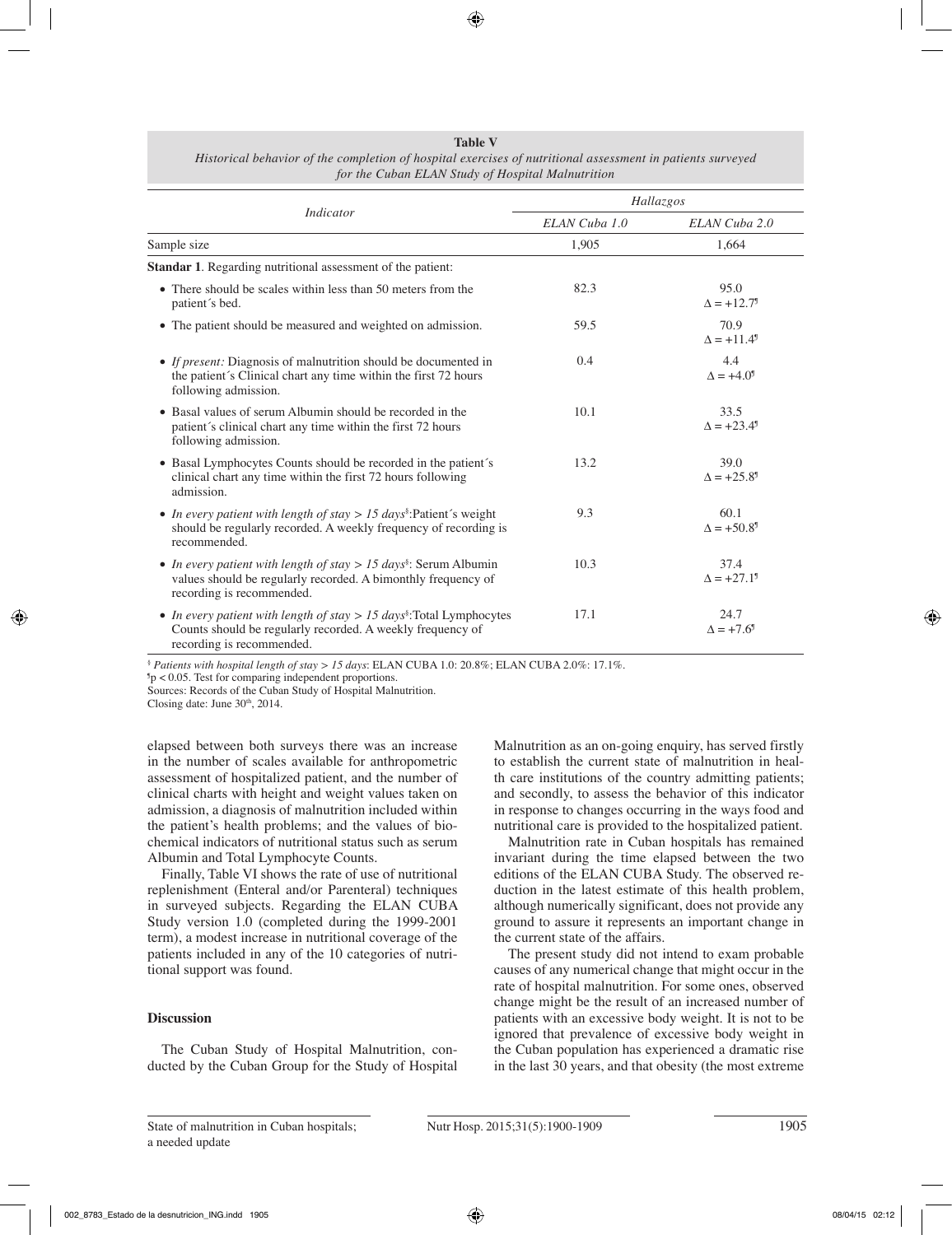**Tabla VI** *Historical behavior of the use nutritional replenishment therapies in patients surveyed in the Cuban ELAN Study of Hospital Malnutrition*

| <b>Indicator</b>                                                                                                                                       | Findings      |                                       |
|--------------------------------------------------------------------------------------------------------------------------------------------------------|---------------|---------------------------------------|
|                                                                                                                                                        | ELAN Cuba 1.0 | ELAN Cuba 2.0                         |
| Sample size                                                                                                                                            | 1,905         | 1,664                                 |
| <b>Standard 3.</b> Regarding the use of dietetic supplements:                                                                                          |               |                                       |
| • Non malnourished patients with increased nutritional demands subjected to<br>oral nutritional supplementation.                                       | 5.7           | 8.7<br>$\Delta$ = +3.0                |
| <b>Standard 4.</b> Regarding the need of nutritional intervention:                                                                                     |               |                                       |
| • Patients on Nil-Per-Oris at the time of the survey having installed any kind of<br>nutritional support scheme.                                       | 32.3          | 53.4<br>$\Delta = +21.1^9$            |
| • Patients with fasting lasting $> 5$ days having installed any kind of nutritional<br>support scheme.                                                 | 13.4          | 31.7<br>$\Delta = +18.3^{\circ}$      |
| • Patients with weight $loss > 20\%$ having installed any kind of nutritional<br>support scheme.                                                       | 4.8           | 9.8<br>$\Delta = +5.0$                |
| • Patients with a diagnosis of infection having installed any kind of nutritional<br>support scheme.                                                   | 5.0           | 10.5<br>$\Delta$ = +5.5 <sup>9</sup>  |
| • Patients with a diagnosis of cancer having installed any kind of nutritional<br>support scheme.                                                      | 4.5           | 15.0<br>$\Lambda = +10.5^{\circ}$     |
| • Patients with a completed surgical program having installed any kind of<br>nutritional support scheme.                                               | 6.8           | 26.5<br>$\Delta = +19.7$ <sup>9</sup> |
| • Patients with > 5 days after a surgery performed having installed any kind of<br>nutritional support scheme.                                         | 7.8           | 19.4<br>$\Lambda = +11.6^{\circ}$     |
| • Patients with $> 15$ days of hospital length of stay having installed any kind of<br>nutritional support scheme.                                     | 4.8           | 26.7<br>$\Delta = +21.9^{\circ}$      |
| • Patients with a diagnosis of a chronic organ disease (cardiac/kidney/<br>respiratory/liver) having installed any kind of nutritional support scheme. | 0.0           | 5.5<br>$\Delta = +5.5^{\circ}$        |
| • Patients with B/C scores after administering SGA having installed any kind of<br>nutritional support scheme.                                         | 4.2           | 15.1<br>$\Delta$ = +10.9 <sup>9</sup> |

Sources: Records of the Cuban Study of Hospital Malnutrition. Closing date: June  $30<sup>th</sup>$ , 2014.

form of this health problem) affects today almost a fifth of the Cuban population $16$ .

Consequently, the possibility that a high prevalence of excessive body weight has influenced the current rate of hospital malnutrition is not to be dismissed at all. Scrutiny of the ELAN CUBA Study databases revealed that modest (although not significant yet) changes have occurred in the frequencies of excess of body weight and obesity among surveyed patients in both exercises (data not shown). In spite of this, it is not to be bypass that a disproportionate presence of body fat might concur with micronutrient deficiencies such as iron, zinc and folic acid; anemia, inflammation, infection and sepsis, and even depletion of body lean mass. The term "sarcopenic obesity" has been coined for naming this phenotype singularity which ultimately is no other thing than a patient that is malnourished at risk of being in view of the circumstances he/she is suffering.

In a way, invariance of hospital malnutrition might have been anticipated. Like any other indicator of health management<sup>17</sup>, malnutrition rate is subjected to (and compounds) several influences of any kind, ranging from the demographic and clinical features of the hospitalized patient (particularly relevant to the Cuban population experiencing a process of accelerated aging); to the ways in which hospital organizations for providing food and nutritional care operate. Given the aforementioned, it might have been premature to forecast a significant reduction (10 percentage points at least) of the hospital malnutrition prevalence after only 10 years. It is possible then that current prevalence of malnutrition in the hospital might be the one distinguishing a population in which cancer, infection and chronic organ diseases concur; where those ones with ages  $\geq 60$  years represent more than a third of the surveyed ones; and in which those consuming 7 days (or more) of hospital stay predominate.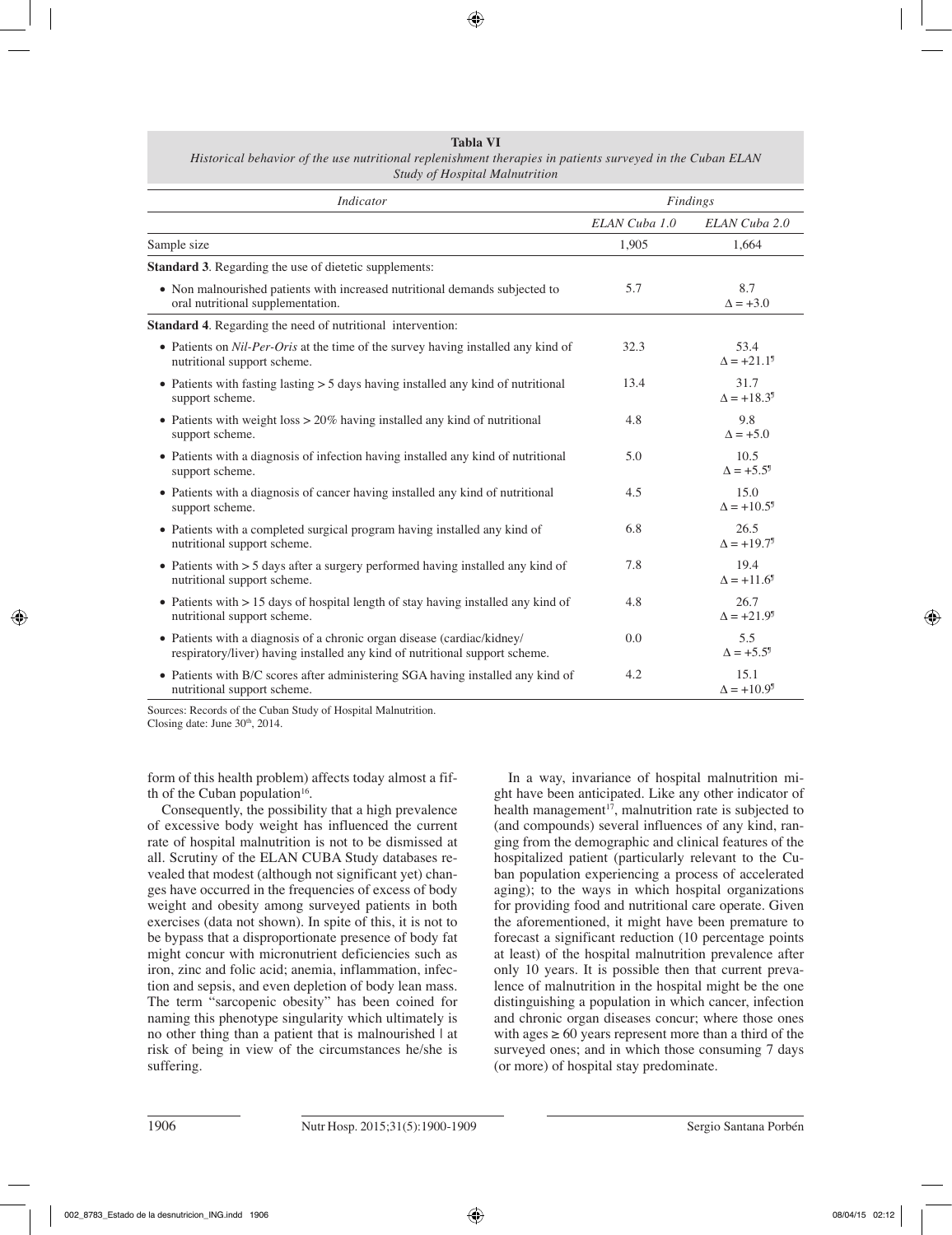Hospital malnutrition has also remained invariant in the ibero-latin-american area, if one is to judge from recently published reports. The PREDyCES Study concluded that a quarter of hospitalized patients in Spain was malnourished<sup>18</sup>. Surveys completed in hospitals of Portugal, Brazil and Peru, using tools different from SGA, have been consistent in revealing that between a third and a half of the admitted patients might be malnourished<sup>19-21</sup>; and that hospital malnutrition affects hospital length of stay, course of the patient's disease, and response to surgical and medical treatment<sup>22</sup>.

Having said the aforementioned, it was more relevant for the GCEDH to assess if changes have occurred in the ways hospital processes of food and nutritional care are conducted, when during the elapsed time important developments have taken place in the practice of Food and Nutrition in the country. Institutionalization of a University Degree in Nutrition<sup>23</sup> made possible the staffing of hospitals with nutritionists empowered in the provision of food and nutritional care to the hospitalized patient<sup>12</sup>, and in charge of disseminating the "Good Practices of Food and Nutrition" in those institutions in which they practice through training and continuous education activities<sup>24</sup>.

During the elapsed decade a national network of hospital nutritional support groups was designed and implemented, capitalizing upon the pioneering experience of the one founded at the "Hermanos Ameijeiras" Clinical Surgical Hospital of the city of Havana. These groups have been charged with revealing the state of malnutrition in the containing institutions, and conducting (in keeping with the epidemiological situation found) intervention programs $11$  aimed to secure the best nutritional status of the patient as a guarantee of the success of the administered therapy.

The Cuban Society of Clinical Nutrition and Metabolism has been particularly active in exposing the determinants and consequences of hospital malnutrition since its recognition as a public, non-governmental, not-for-profit organization, ascribed to the National Council of Health Scientific Societies. Hence, local chapters of the Society have been constituted in 10 out of the 15 provinces of the country, and national-reaching (one of them Latin American in nature) congresses have been held without interruption since 2001‡ .

Continuous education needs led to the rescue of the Cuban Journal of Food and Nutrition as a bi-annual digital vehicle for collecting, cataloging, treasuring and disseminating the experience accumulated by local nutritionists in the recognition and treatment of malnutrition associated with | secondary to illness<sup>§,25</sup>. In addition, the experience of Cuban authors has been accommodated indistinctly in Spanish, Portuguese and English languages in several regional and international, peer-reviewed, scientific journals. Thus, the GCEDH anticipated that all these developments might visibly influence upon the current features of hospital processes of food and nutritional care to hospitalized patient.

It was then gratifying to see a rise in the rates of use of nutritional replenishment therapies, especially in those subpopulations affected with cancer and chronic organ disease; those ones who were on *Nil-Per-Oris*, those experiencing an important weight loss, those accumulating 5 (or more) days of hospital fasting, and those evolving after surgery: evidences of a more active screening of hospital population by nutritionists teams searching for those at risk of malnutrition.

It could be argue that higher rates of use of nutritional replenishment therapies could be explain on the basis of their increased availability. While the Cuban National Health System offers the hospital nutritional support groups an essential portfolio of nutrients solutions and devices for vascular as well as enteral access as part of the so called "Vademecum of Basic Drugs", resources are still far from satisfying general and specialized demands of nutritional support<sup>8</sup>. So, presented results aim to a more efficacious use of available items. Future surveys could exam the behavior of the availability of resources and items for nutritional replenishment, their *in situ* use, and the repercussion of all these events upon the nutritional care of the patient.

Likewise, it was encouraging to see a higher rate of completion of hospital exercises of nutritional assessment, as a prerequisite for a better documentation of malnutrition as a health problem that needs to be recognized first to be intervened later. Others researchers, working in different geographical latitudes, have also reported the benefits of a higher recognition of malnutrition present in those hospitalized<sup>26-27</sup>.

However, it is not to be overlooked that observed advances in quality indicators of the food and nutritional care processes have been modests, and there still a long way to go until every patient receives in a timed manner the nutritional care he/she deserves in keeping with the surgical clinical condition he/she currently faces\*\*.

# **Conclusions**

Having elapsed 10 years of the first edition of the ELAN CUBA Study, hospital malnutrition rate re-

<sup>‡</sup> For more details: Please go to: http://www.nutricionclinica.sld.cu/ Congresos.htm

<sup>§</sup> The Cuban Journal of Food and Nutrition has also accommodated contributions from Mexican, Argentinian, Colombian and Spanish authors, thus becoming a publication of regional reach.

<sup>\*\*</sup>A low rate of recognition of hospital malnutrition might likely lead to a poor recognition of this health problem, and this, in turn, might hinder a higher allocation of resources and items for nutritional intervention, thus compounding a sort of circular reference feeding on itself.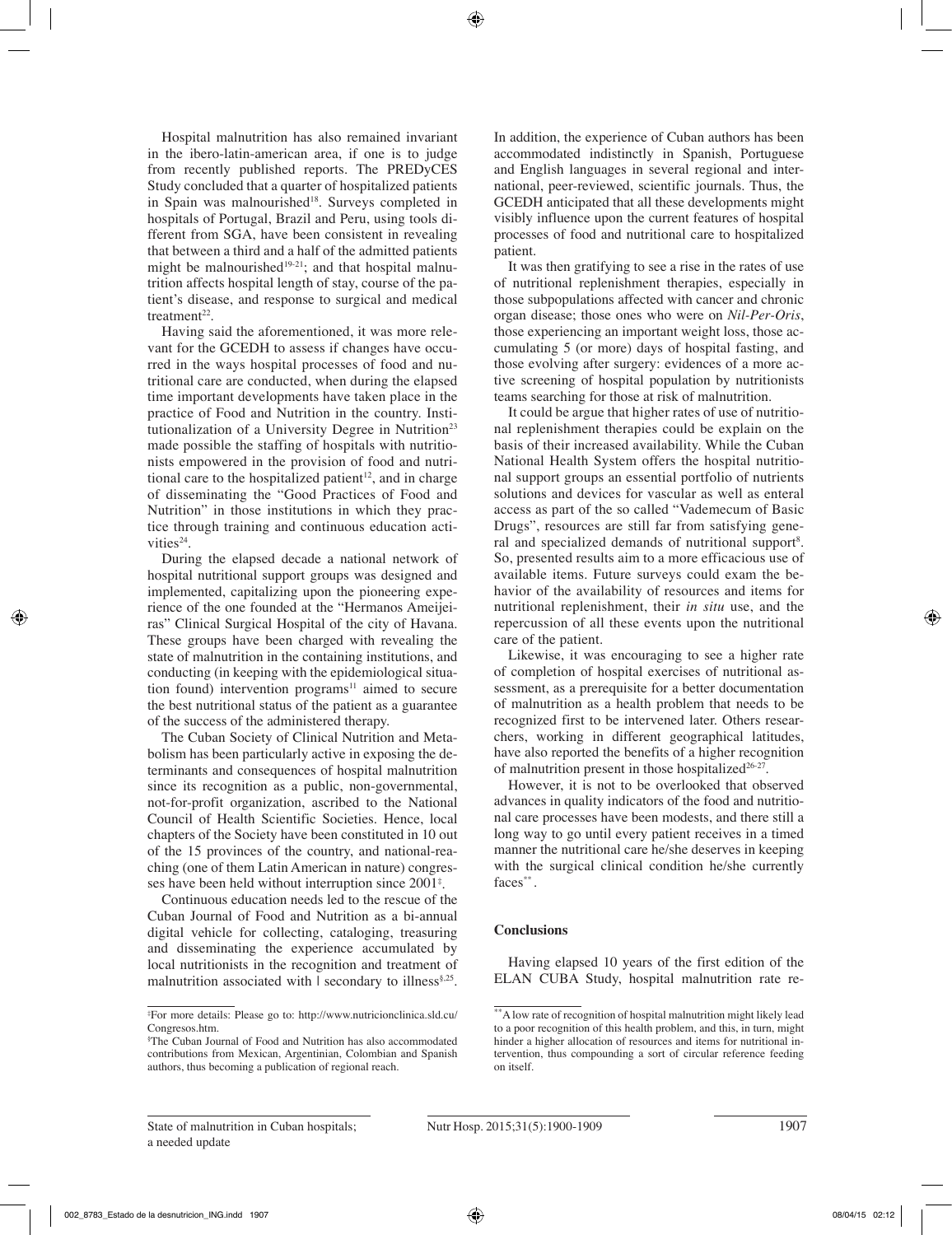mains high. However, modest advances in the use of nutritional replenishment therapies and the completion of hospital exercises of nutritional assessment have been observed. Reported findings might constitute the first evidences of the impact of the presence of qualified nutritionists by the side of the bed of the patient, in charge with implementing "Good Practices for Food and Nutrition", and of the activity of the Cuban Society of Clinical Nutrition and Metabolism as a promoter of the development of the sciences of Food and Nutrition in the country.

## **Addendum**

The supplement to the second (closing) number of the 23th volume of the Cuban Journal of Food and Nutrition contains the reports with the state of hospital malnutrition as found in the participating centers during the activities of the ELAN CUBA Study<sup>28</sup>. Those interested should go to: http://www.revicubalimentanut.sld.cu/Vol\_23\_2\_Suplemento.htm

### **Acknowledgements**

Those involved in the activities of the Cuban Study of Hospital Malnutrition, and who made possible the successful culmination of this effort.

The patients and their relatives, and the health care teams, for their cooperation in the completion of the procedures of the enquiry.

## **References**

- 1. Correia MITD, Campos ACL, for the ELAN Cooperative Study Prevalence of Hospital Malnutrition in Latin America: The Multicenter ELAN Study. *Nutrition* 2003;19:823-5.
- 2. Wyszynski DF, Perman M, Crivelli A. Prevalence of hospital malnutrition in Argentina. Preliminary results of a population-based study. *Nutrition* 2003;19:115-9.
- 3. Kehr J, Aguayo G, Morales B, Campano M, Aranda W, Waitzberg DL. Chilean Survey of Hospital Nutritional Status. Poster P0008. Abstracts of the 24th ASPEN Clinical Congress. *JPEN J Parenter Enteral Nutr* 2000;24(Suppl):S14.
- 4. Barreto Penié J, for the Cuban Group for the Study of Hospital Malnutrition. State of malnutrition in Cuban hospitals. *Nutrition* 2005;21:487–97.
- 5. Barreto Penié J, por el Grupo de Estudio de la Desnutrición Hospitalaria en Cuba. Estado de la desnutrición en las instituciones hospitalarias cubanas. Publicación RNC sobre Nutrición Clínica 2005;14(2):49-67.
- 6. Santana Porbén S, for the Cuban Group for the Study of Hospital Malnutrition. The state of the provision of nutritional care to hospitalized patients- Results from The ELAN-Cuba Study. *Clin Nutr* 2006;25:1015-29.
- 7. Santana Porbén S, para el Grupo de Estudio de la Desnutrición Hospitalaria en Cuba. Estado de la provisión de cuidados alimentarios y nutricionales al paciente hospitalizado. Resultados del Estudio ELAN-CUBA. Publicación RNC sobre Nutrición Clínica 2006;15(4):115-123.
- 8. Santana Porbén S. Estado de la Nutrición artificial en Cuba. Lecciones del Estudio Cubano de Desnutrición

hospitalaria. Publicación RNC sobre Nutrición Clínica 2009;17:37-47.

- 9. Santana Porbén S, para el Grupo de Estudio de la Desnutrición hospitalaria en Cuba. Estado de la prescripción dietética en los hospitales cubanos ¿A cada quién según sus necesidades? Publicación RNC sobre Nutrición Clínica 2009;18(3):69-84.
- 10. Landrove O, Gámez AI. Transición epidemiológica y las enfermedades crónicas no transmisibles en las Américas y en Cuba: El programa de intervención cubano. Reporte Técnico de Vigilancia 2005;10(6):1-18.
- 11. Sociedad Cubana de Nutrición Clínica y Metabolismo. Formas hospitalarias de provisión de cuidados nutricionales al enfermo. Resúmenes de las ponencias presentadas en un Taller de Expertos. *RCAN Rev Cubana Aliment Nutr* 2011;21(2 Supl):S1-S94.
- 12. González Domínguez A, Bell Benavides Z, Pérez Santana M, Jiménez Sosa AM, Santana Porbén S. Sobre las competencias de los nutricionistas en los ámbitos hospitalarios y comunitarios. *RCAN Rev Cubana Aliment Nutr* 2011;21:159-74.
- 13. PNO 2.011.98: Evaluación Subjetiva Global del paciente hospitalizado. Manual de Procedimientos. Grupo de Apoyo Nutricional. Hospital Clínico quirúrgico "Hermanos Ameijeiras". Tercera Edición. La Habana: 2012.
- 14. PNO 5.151.00: Encuesta de Nutrición Hospitalaria. Manual de Procedimientos. Grupo de Apoyo Nutricional. Hospital Clínico quirúrgico "Hermanos Ameijeiras". Tercera Edición. La Habana: 2012.
- 15. Santana Porbén S, Martínez Canalejo H. Manual de Procedimientos Bioestadísticos. Segunda Edición. EAE Editorial Académica Española. ISBN-13: 9783659059629. ISBN-10: 3659059625. Madrid: 2012.
- 16. Acosta Jiménez SM, Rodríguez Suárez A, Díaz Sánchez ME. La obesidad en Cuba. Una mirada a su evolución en diferentes grupos poblacionales. *RCAN Rev Cubana Aliment Nutr* 2013;23(2):297-308.
- 17. Pencheon D. The good indicators guide: understanding how to use and choose indicators. APHO Association of Public Health Observatories. NHS National Health System Institute for Innovation and Improvement. Londres: 2008.
- 18. Álvarez-Hernández J, Planas Vila M, León-Sanz M, García de Lorenzo A, Celaya-Pérez S, García-Lorda P, Araujo K, Sarto Guerri B; for the PREDyCES researchers. Prevalence and costs of malnutrition in hospitalized patients. The PREDyCES Study. *Nutr Hosp* [España] 2012;27:1049-59.
- 19. Ferreira C, Lavinhas C, Fernandes L, Camilo M, Ravasco P. Nutritional risk and status of surgical patients: The relevance of nutrition training of medical students. *Nutr Hosp* [España] 2012;27:1086-91.
- 20. Lisboa da Silva D, Alves Santos P, Coelho Cabral P, Pessoa de Araujo Burgos MG. Nutritional screening in clinical patients at a University Hospital in Northeastern Brazil. *Nutr Hosp* [España] 2012;27:2015-9.
- 21. Veramendi Espinoza LE, Zafra Tanaka JH, Salazar Saavedra O, Basilio Flores JE, Millones Sánchez E, Pérez Casquino GA; *et al*. Prevalence and associated factors of hospital malnutrition in a general hospital: Perú, 2012. *Nutr Hosp* [España] 2013;28:1236-43.
- 22. de Luis DA, Culebras JM, Aller R, Eiros-Bouza JM. Surgical infection and malnutrition. *Nutr Hosp* [España] 2014;30:509-13.
- 23. Díaz Lorenzo T, González Domínguez A, Calzadilla Cambará A, Morejón Martín P, Fleitas A, Rodríguez Suarez A, Portal Pineda J. Organización del proceso docente de la Licenciatura de Nutrición en Cuba. *RCAN Rev Cubana Aliment Nutr*  2011;21:110-20.
- 24. Santana Porbén S, Barreto Penié J. Programa de Intervención en Nutrición hospitalaria: Acciones, diseño, componentes, implementación. *Nutr Hosp* [España] 2005;20: 351-7.
- 25. Santana Porbén S. La reaparición de la Revista Cubana de Alimentación y Nutrición [Editorial]. *RCAN Rev Cubana Aliment* 2007;17:6-7.
- 26. Gómez Candela C, Serrano Labajos R, García Vázquez N, Valero Pérez M, Morato Martínez M, Santurino Fontecha C, González Madroño A, Palma-Milla S; para la Comisión de